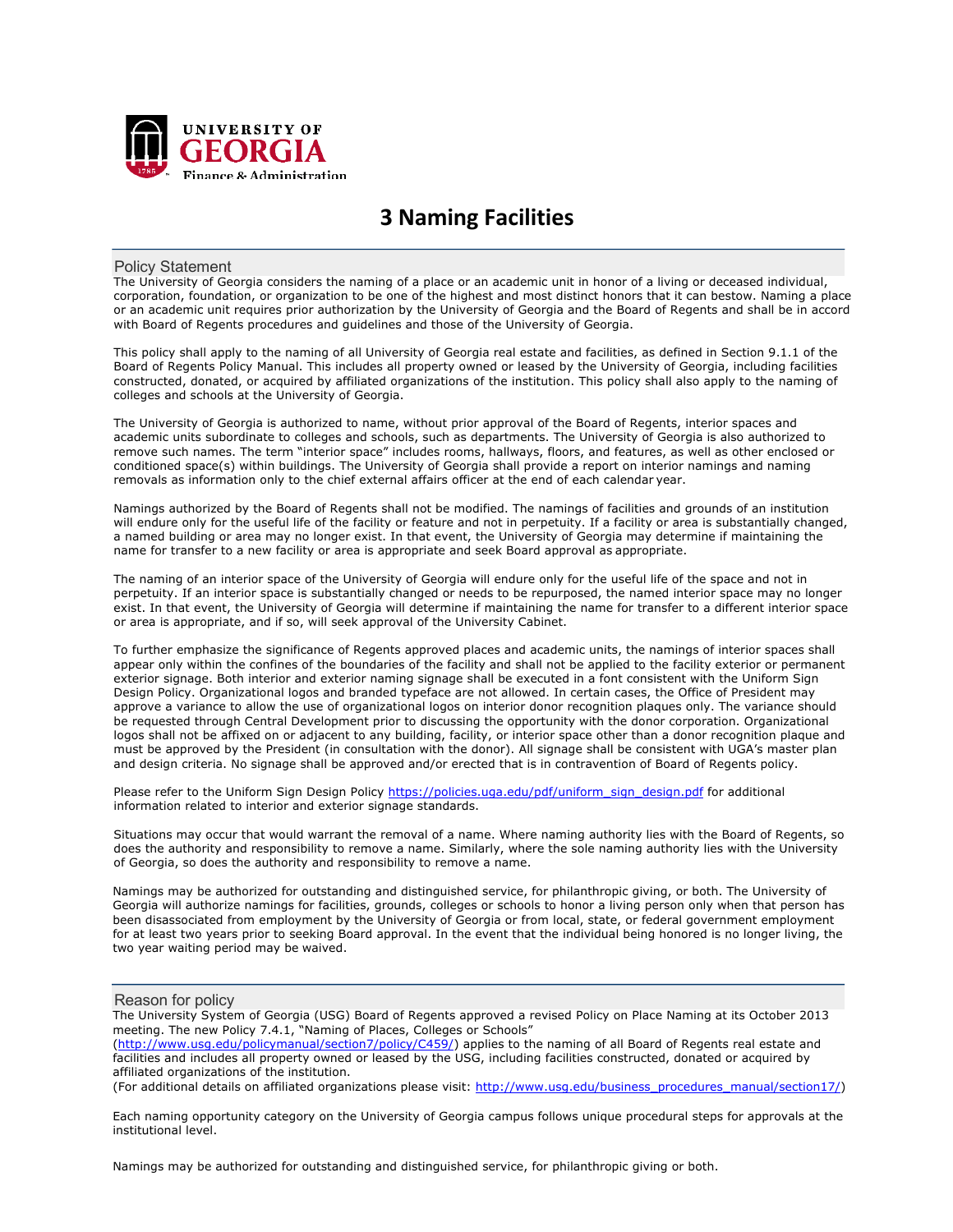In order for a place or an academic unit to be named based upon a contribution, the gift will comply with the following guidelines:<br>1.

- The gift must be in irrevocable form to be paid within a five-year period and based upon a signed pledge commitment.
- 2. Where possible, namings should be associated with endowment gifts; if a gift is to construct a facility, presidents are encouraged to seek at least a portion of the gift for endowment to support the facility or academic programs associated with the facility.
- 3. Generally, deferred gifts such as life insurance and bequests are not to be used for current naming opportunities. Institutions should discuss with the interested donor(s) about the possible naming opportunities that may be available when the gift is actually received. No request for a naming should be made to the Board based on a deferred gift.
- 4. In cases where a gift is paid over a period of time, presidents should make the formal naming request to the Board only when at least half of the total gift has been received by the institution.

#### For naming a **place or unit** in honor of a living or deceased individual, corporation, foundation or organization:

- A. Detail the request on the "**Request to Name/Rename a Place, College or School**" form which includes a brief justification for the naming;
- B. Submit the form to the appropriate dean, unit director, associate vice president or vice president for approval;
- C. Forward to Development and Alumni Relations for review and confirmation that philanthropic giving criteria have been satisfied (see above for guidelines on philanthropic giving);
- D. Forward for physical facilities review by Finance & Administration;

The Secretary of the University Cabinet will present for Cabinet approval and submit to the BOR for final consideration.

#### For naming an **interior space**:

- A. Detail the request on the "**Request to Name/Rename an Interior Space**" form which includes a brief justification for the naming;
- B. Submit the form to the appropriate dean, unit director, associate vice president or vice president for approval;
- C. Forward to Development and Alumni Relations for review and confirmation that philanthropic giving criteria have been satisfied (see above for guidelines on philanthropic giving);
- D. Forward for physical facilities review by Finance & Administration;

The Secretary of the University Cabinet will present for Cabinet approval.

#### For **functional building** naming:

- A. Detail the request on the attached "**Request to Name/Rename Building**" form which includes a brief justification for the naming;
- B. Submit the form to the appropriate dean, unit director, associate vice president or vice president for approval;
- C. Forward to the Office of the Vice President for Finance & Administration;
- D. Final approval shall be given by the Provost, VPFA and VPDAR.

The Office of the Vice President for Finance and Administration will coordinate with other campus departments to ensure that the new building name is reflected in all records and publications.

#### Forms/Instructions

For naming a place or unit in honor of a living or deceased individual, corporation, foundation or organization: http://www.busfin.uga.edu/forms/PlaceCollegeSchool\_Naming\_Form.pdf

For naming an interior space:

http://www.busfin.uga.edu/forms/Interior\_Space\_Naming\_Form.pdf

For functional building naming: http://www.busfin.uga.edu/forms/Functional\_Building\_naming\_form.pdf

## Responsibilities Responsibilities

**Responsible University Senior Administrator:** Vice President for Finance & Administration

**Responsible University Administrator:** Assistant Vice President

**Policy Contact:** Krista Coleman-Silvers

**Phone Number:** 706-583-0312